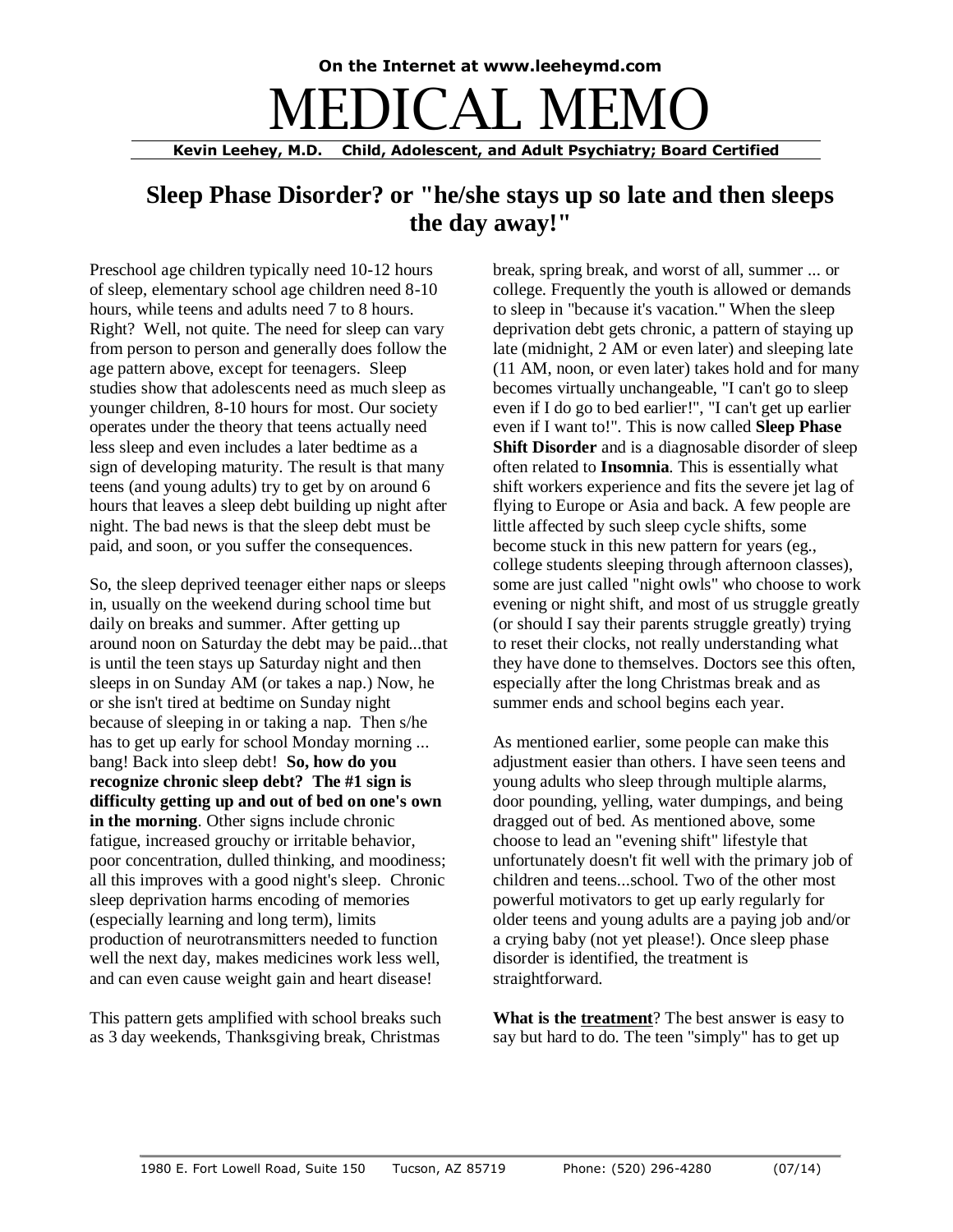early every day for at least a week (without naps) to reset their body clock that will then allow him or her to fall asleep normally at a reasonable hour. To prevent relapse he or she must then maintain that schedule, sleeping in past 9 am only on truly rare occasions. Going to bed earlier won't help, and won't be successful as long as getting up late and/or taking naps is continued. Just think about it logically, if you sleep in till noon and then try to go to sleep your body will understandably say, "I just got up a few hours ago, I'm not tired!" And you won't be able to fall asleep till at least 2 AM and the whole shifted later sleep pattern will continue. Medications will not change this pattern alone and are best avoided if possible. This process will be very difficult the first few days as s/he will have to drag him/herself out of bed and go on for several days feeling miserable until the body's clock switches back to Arizona (etc.) time, not India time. Then s/he can get to sleep at 9, 10, or 11 PM and awaken early (6 to 9 AM), feeling refreshed after 8- 10 hours of sleep. This will take 3 days for the lucky few who are born to be shift workers or traveling salespersons, 7 days for most, and 2 or even 3 weeks for the unlucky and those deeply entrenched in this pattern.

**Sleep Tips, "Sleep Hygiene"** or cleaning up your sleep habits is key. Here are suggestions. **Practice the regular rhythms of sleep** -- go to bed and wake up at the same time each day. Try this: set your alarm clock for 9 (or better yet 10) hours before you are supposed to wake up (waking at 7am? Set the alarm for 10 pm). This forces you into your room to turn it off and should remind you that it is time for bed. Make sure get in bed within the next 30 to 60 minutes after a wind down for sleep process of dimmed lights, no electronics except maybe soft mellow music, brush your teeth, get clothes and such out for the next day. Allowing for 1-15 minutes to fall asleep in bed withal lights and electronics off you will get the target 8-9 hours of sleep. **Use your bed for sleep and romance only** - - not reading or television. **Create an environment that encourages sleep** -- use serene and restful colors and eliminate clutter and distraction. Set the mood. When you walk in to your bedroom, how does it make you feel? Relaxed? Tense? What could you add, or take away that might help your bedroom be more tranquil. Dim the lights one hour before bed, and don't bring

your laptop, tablet, phone, or TV into your bedroom. Get your mind and body ready for sleep. Remove any distractions (mentally and physically) that will prevent you from sleeping. **Create total darkness and quiet** -- consider using eyeshades and earplugs. **Write your worries down** -- one hour before bed, write down the things that are causing you **anxiety** and make plans for what you might have to do the next day to reduce your worry. It will free up your mind and energy to transition into sleep. **Get a relaxation, meditation, or guided imagery CD** - any of these may help you get to sleep. Lessen your mind's racing by distracting yourself. One trick is to count backwards from 300 by 3's. It is complicated enough that you cannot think of anything else, and it is so boring, you drift asleep. **Learn relaxation techniques**. Aside from physical problems, stress may be the number one cause of sleep disorders. Temporary stress can lead to chronic insomnia. Many people have trouble turning off their minds and therefore can't sleep. Do some breathing exercises, self hypnosis, prayer, progressive muscle relaxation, imagine a favorite place, biofeedback, yoga, or meditation. These will calm the mind and reduce the fears and worries that trigger the stress. **Get the TV, computer, phone, and game console out of the bedroom**. Because we have no trouble at all falling asleep in the living room in front of the TV many of us watch TV in bed to fall asleep. But when we fall asleep in a bed watching TV, we often wake up later on. This sets up a cycle or conditioning that reinforces poor sleep at night. Don't watch TV in bed, the bed should be associated with sleep. **Get regular exposure to daylight for at least 60 minutes daily, morning is best for setting your body's clock** -- the light from the sun enters your eyes and triggers your brain to release specific chemicals and hormones like melatonin that are vital to healthy sleep. **Eat at least three hours before bed** -- eating a heavy meal prior to bed may lead to a bad night's sleep and causes gastric reflux. **Exercise at least 2 to 3 hours before bedtime** -- it excites the body and makes it more difficult to get to sleep if done close to bedtime. Earlier exercise 30-60 minutes is great for sleep as well as your health. **Take a hot bath or shower** - raising your body temperature before bed helps to induce sleep. A hot bath also relaxes your muscles and reduces tension physically and psychically. Try a bubble bath or add lavender or aromatherapy. **Warm your torso** -- this raises your core temperature and helps trigger the proper chemistry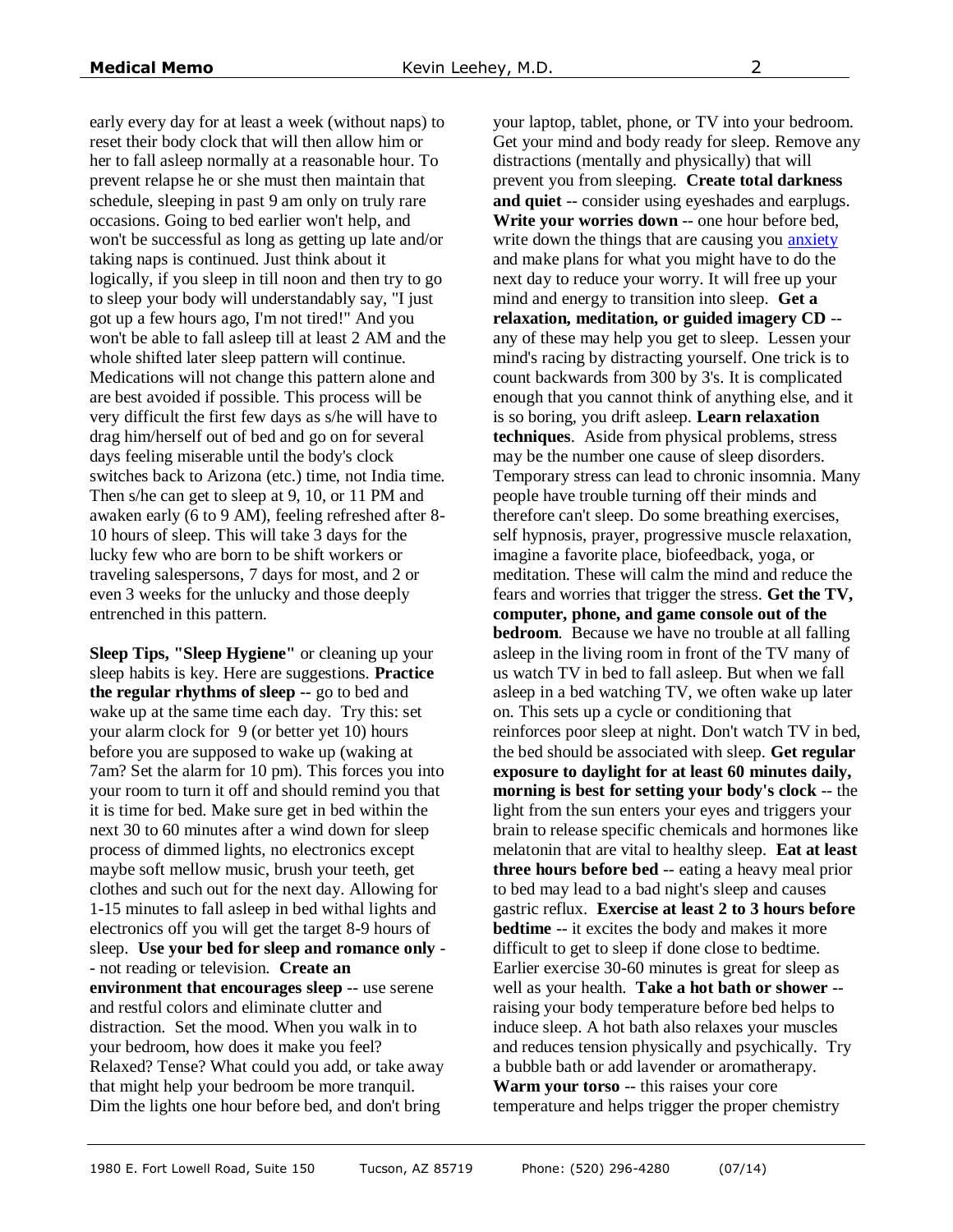for sleep. A cool room with a good blanket is often best. **Get a massage or stretch before bed** -- this helps relax the body making it easier to fall asleep. **Avoid caffeine** -- it may help you awaken or stay awake in the day but actually makes your sleep worse. **Avoid alcohol for sleep**-- it may help you get to sleep but causes interruptions in sleep and poor-quality sleep and more problems. **Avoid medications that interfere with sleep** -- these include sedatives (these are used to treat insomnia, but ultimately lead to dependence and disruption of normal sleep rhythms and architecture), stimulants, cold medication, steroids, and headache medication that contain caffeine. **Use herbal therapies or tea** -- try passionflower, chamomile, or valerian root an hour or so before bed. Try 200 to 400 mg of magnesium citrate or glycinate before bed -- this may relax the nervous system and muscles. **Try 3 to 10 mg of melatonin 1-2 hours before your targeted sleep time** -- melatonin helps stabilize your sleep cycle and reset your body's clock. **Do not turn on the lights**. Lights make your brain think that it is morning and makes it hard to return to sleep. Instead, use a night light in your bedroom, hallway or bathroom. That way you can get to where you are going, without telling your brain it is morning. **Ignore the clock**. Watching the clock only causes added anxiety about the next day: something we do not need at night. Turn it around and do not look. **Nap for no more than 30 minutes**. If naps are absolutely necessary, make sure you only nap once a day and keep it under 1/2 hour and before 4 pm. Short naps may not hurt sleep and in fact a short siesta for half an hour after lunch or a 20 minute power nap before 4 pm works well for some people. **Get up if you don't fall asleep within 30 minutes**, Read a non-stimulating book (not lighted tablet), do a restorative yoga position, play solitaire with cards, or some other calming or boring activity for another 15 to 30 minutes until tired before going back to bed. Ignore the clock. Staying in bed "trying" to sleep only causes stress over not sleeping. Often just thinking about sleep affects your ability to fall asleep. What happens frequently is that the way you cope with the insomnia becomes as much of a problem as the insomnia itself. It often becomes a vicious cycle of worrying about not being able to sleep which leads to worsening sleep problems. Like so many things in life, it is about letting go, going with the flow. Sleep needs to become a natural rhythm like

breathing, something that comes automatically and you don't think about. Let go and go with the flow. Use the time to practice breathing exercises or meditation and to become aware of how what you eat, what medications you take, what behaviors or other activities can affect your sleep cycle. Increase your awareness by paying attention to your body and becoming conscious of how you react to different foods and situations. Use this time productively instead of getting upset that you can't fall asleep. **If you let inability to fall asleep be an excuse for sleeping in, you will likely remain stuck in this cycle. Remember, your body sets its clock NOT by when you go to bed or fall asleep but by when you get up!** Get up at the same time daily, even if sleep was poor.

**Other Sleep Disorder**s may occur in children, teens, and adults. Any of these disorders can impair sleep resulting in fatigue, irritability, moodiness, reduced concentration and thinking abilities, and weight changes. A good sleep and health history, physical exam and sometimes a sleep study (polysomnography) can help make the diagnosis.

**Obstructive Sleep Apnea** is marked by excess body tissue or structures that block smooth air flow during sleep that causes snoring or other breathing noises and awakenings. The result is the complications of inadequate restful sleep listed above. Treatment depends on the identified cause.

**Narcolepsy** can begin in childhood and usually begins by the end of the teen years. It is marked by "sleep attacks" (sudden prominent daytime sleepiness), and may include "cataplexy" (sudden falling asleep due to strong emotions) and "hypnagogic or hypnopompic hallucinations" (going into dream sleep just before falling asleep or when awakening) and "sleep paralysis" (having fallen asleep and thus losing ability to move normally although still awake). Only sleep attacks are always present. Treatment involves good sleep "hygiene" habits and often medication.

**Restless Legs Syndrome** (RLS) is the experience of varying uncomfortable feelings in the legs while resting that require the person to move their legs to feel comfortable. Sometimes this is most often apparent to the afflicted person's bed partner who is often awakened by all the moving around. It can be